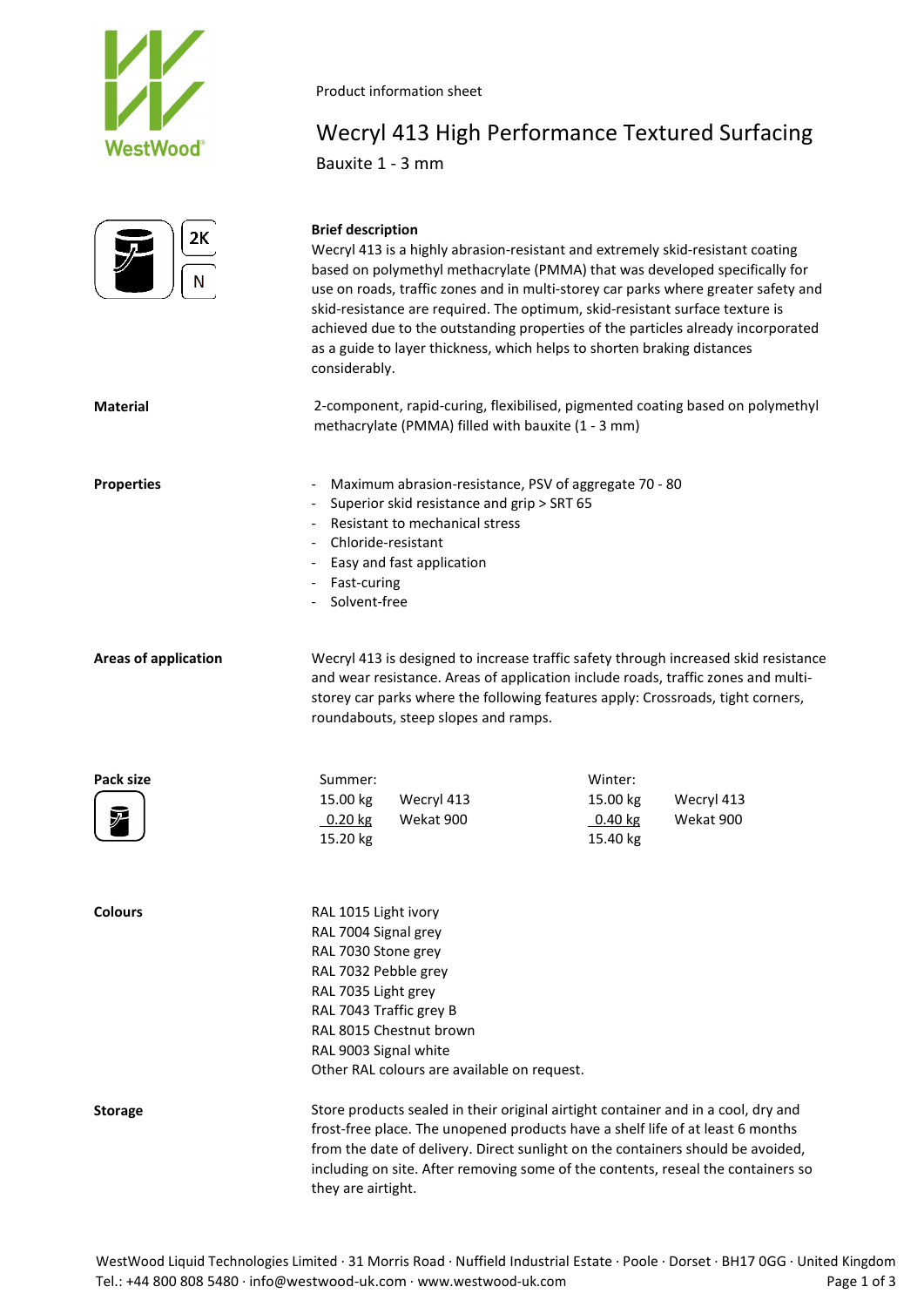

Product information sheet

## Wecryl 413 High Performance Textured Surfacing Bauxite 1 - 3 mm

## **Application conditions Temperatures**



The product can be applied within the following temperature ranges:

| Product    | Temperature range, in °C |                |               |  |  |
|------------|--------------------------|----------------|---------------|--|--|
|            | Air                      | Substrate*     | Material      |  |  |
| Wecryl 413 | $-10$ to $+35$           | $-5$ to $+40*$ | $+3$ to $+30$ |  |  |

\* The substrate temperature must be at least 3 °C above the dew point during application and curing.

### **Moisture**

The relative humidity must be ≤90%. The surface to be coated must be dry and ice-free. The surface must be protected from moisture until the coating has hardened.

| <b>Reaction times and required</b> |                    | Wecryl 413                |
|------------------------------------|--------------------|---------------------------|
| amounts of catalyst                |                    | (at 20 °C, 1.5% catalyst) |
|                                    | Pot life           | approx. 12 min            |
|                                    | Rainproof          | approx. 30 min            |
|                                    | Can be walked on/  |                           |
|                                    | overcoated         | approx. 45 min            |
|                                    | <b>Curing time</b> | 2 hours<br>approx.        |

Higher temperatures or greater proportions of catalyst will reduce reaction times, while lower temperatures and smaller proportions of catalyst will increase reaction times.

The following table indicates the recommended amount of catalyst required to adjust the curing reaction to the temperature.

| Product    | Substrate temperature in °C; required amounts of Wekat 900 in % w/w (guide) |    |    |       |       |       |       |       |       |       |
|------------|-----------------------------------------------------------------------------|----|----|-------|-------|-------|-------|-------|-------|-------|
|            | -5                                                                          |    |    | $+10$ | $+15$ | $+20$ | $+25$ | $+30$ | $+35$ | $+40$ |
| Wecryl 413 | 3%                                                                          | 3% | 2% | 2%    | 1.5%  | 1.5%  | 1.5%  | 1%    | 1%    | 1%    |

**Consumption rates Substrate**

Slip resistance R12

Asphalt / Concrete

**Technical data Density: Density: Construction Density: Construction Density: Construction Density: Construction Density: Construction Construction Density: Construction Construction Constru** 

**Consumption** approx. 6 kg/m²

**Product application**



## **Substrate preparation**

The substrate must be suitably prepared so that it is sound, dry and free from loose or adhesion-reducing components.

#### **Concrete:**

Wecryl 176 is used as a primer on absorbent substrates, e.g. concrete. For further information please refer to the technical information sheet.

#### **Asphalt:**

We advise against applying the product to fresh asphalt < 90 days. No primer is required if the product is applied to older asphalt > 90 days.

WestWood Liquid Technologies Limited · 31 Morris Road · Nuffield Industrial Estate · Poole · Dorset · BH17 0GG · United Kingdom Tel.: +44 800 808 5480 · info@westwood-uk.com · www.westwood-uk.com example are example as a Page 2 of 3